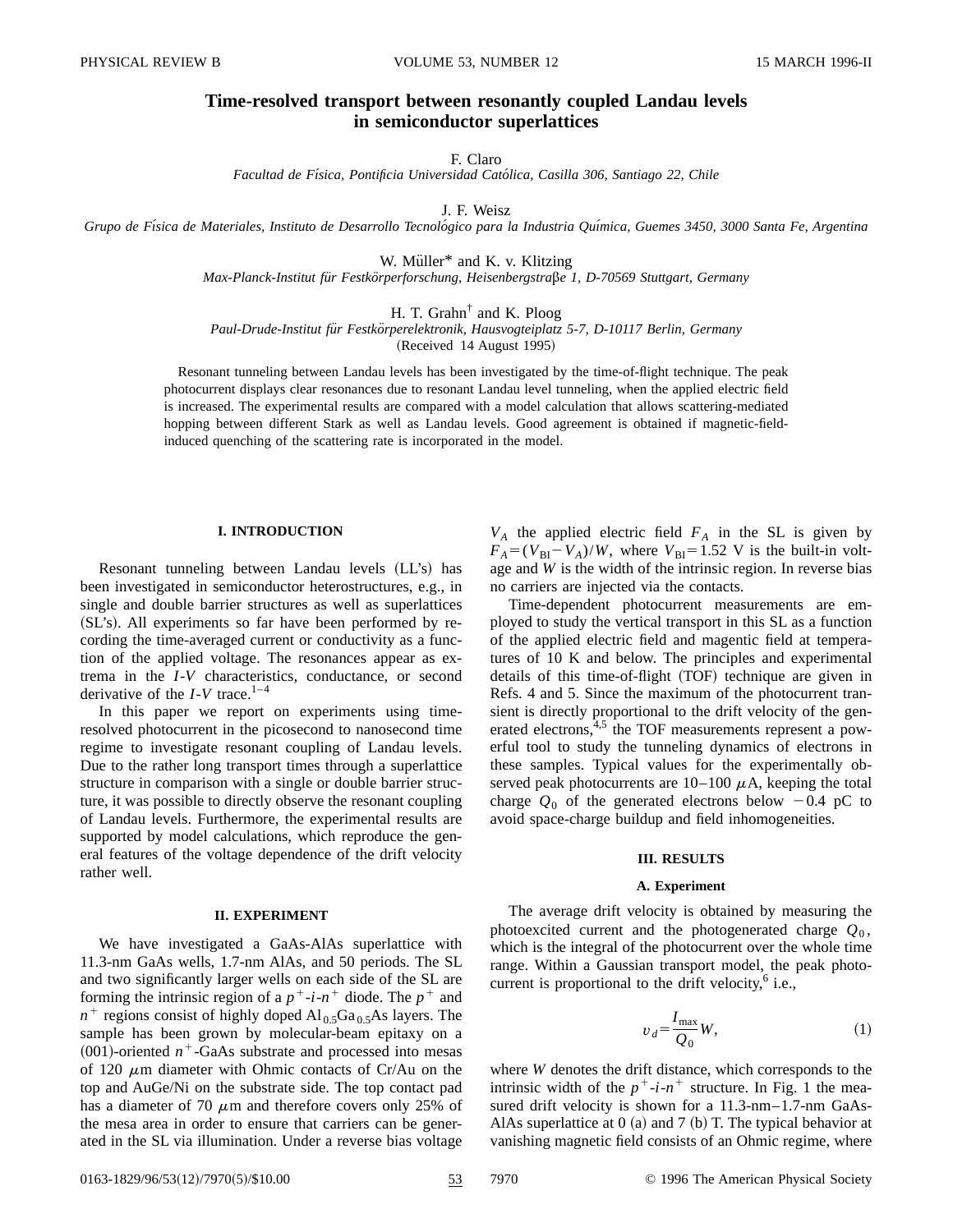



FIG. 1. (a) Peak photocurrent vs applied voltage for a 11.3-nm– 1.7-nm GaAs-AlAs superlattice at zero magnetic field recorded at  $10 K.$  (b) Drift velocity vs applied voltage for the same sample for a perpendicular magnetic field of 7 T at 2.4 K.

the drift velocity is proportional to the effective electric field (between  $1.5$  and  $1.3$  V), followed by a maximum and a subsequent decrease of the drift veloctiy. The regime beyond the maximum corresponds to the negative differential velocity regime, which also exists in bulk GaAs, but at much lower field strengths and with much larger peak velocities. After a minimum at 0.25 V, the drift velocity begins to increase again because of two mechanisms. The first one is the nonresonant tunneling background, the second one is the existence of tunneling resonances of different origin. The maximum at  $-1$  V is attributed to tunneling between the lowest electronic subbands with the emission of an longitudinaloptical phonon. At even larger electric fields (lower voltages) resonant tunneling between the first and second electronic subbands is observed (not shown here, cf., e.g., Ref. 5).

The drift velocity recorded in a perpendicular magnetic field of  $7$  T, however, shows a very different behavior [cf. Fig.  $1(b)$ ]. Additional resonances are observed, which can be related to resonant tunneling between Landau levels. In Fig. 2 the resonance peaks are plotted in multiples of the magnetic energy  $\hbar \omega_c = \hbar e B/m^*$ , where  $m^*$  denotes the effective mass. The slope of the straight line corresponds to an energy of 12 meV, in excellent agreement with the cyclotron energy of 12.1 meV at 7 T using the bulk effective mass of GaAs  $(m^*=0.067m)$ . Although resonant Landau-level tunneling is only possible between Landau levels of the same index, this selection rule is violated by scattering due to phonons and/or lateral inhomogeneities such as interface roughness. We therefore assign the additional structures in the drift velocity to resonant Landau-level tunneling between the lowest LL in one well and a higher LL in the adjacent well. This interpre-

FIG. 2. Maxima of the drift velocity vs applied voltage for the experimental data in Fig.  $1(b)$ . The solid line is a linear regression fit to the data points with a slope of  $-1.513 \text{ V}^{-1}$ , which corresponds to an energy of 12 meV.

tation will be supported by a model calculation of the transport properties of such a superlattice in a perpendicular electric and magnetic field.

In the following we will focus on the low-field regime. In Fig. 3 the peak drift velocity  $(a)$  and corresponding electricfield strength  $F_{\text{max}}$  (b) are plotted versus the magnetic field strength between 0 and 7 T. Both quantities decrease with increasing magnetic field strength. This effect can be understood by comparing the results of the one-dimensional model of miniband transport by Ignatov *et al.*<sup>7</sup> with the numerical results of the three-dimensional model by Gerhardts.<sup>8</sup> However, the investigated superlattice has a rather negligible miniband width and the described models are not really applicable. The quantitative behavior, i.e., the rather linear dependence of the maximum drift velocity and the more quadratic dependence of  $F_{\text{max}}$ , will therefore also be addressed in the next section.

## **B. Model calculations**

The motion of a photoexcited pulse of charge is studied in a GaAs/AlAs superlattice with the parameters given above. The average velocity of the motion of the diffusing charges is calculated theoretically from the velocity picked up by the moving charges and from coherent quantum motion up to a scattering time of the order of a picosecond.

Longitudinal electric and magnetic fields are applied to the superlattice. In the absence of scattering, e.g., due to disorder or phonons, a longitudinal magnetic field would have no effect whatsoever on the motion of charges along the axis of the superlattice. However, the experiment clearly shows resonances due to the presence of Landau levels such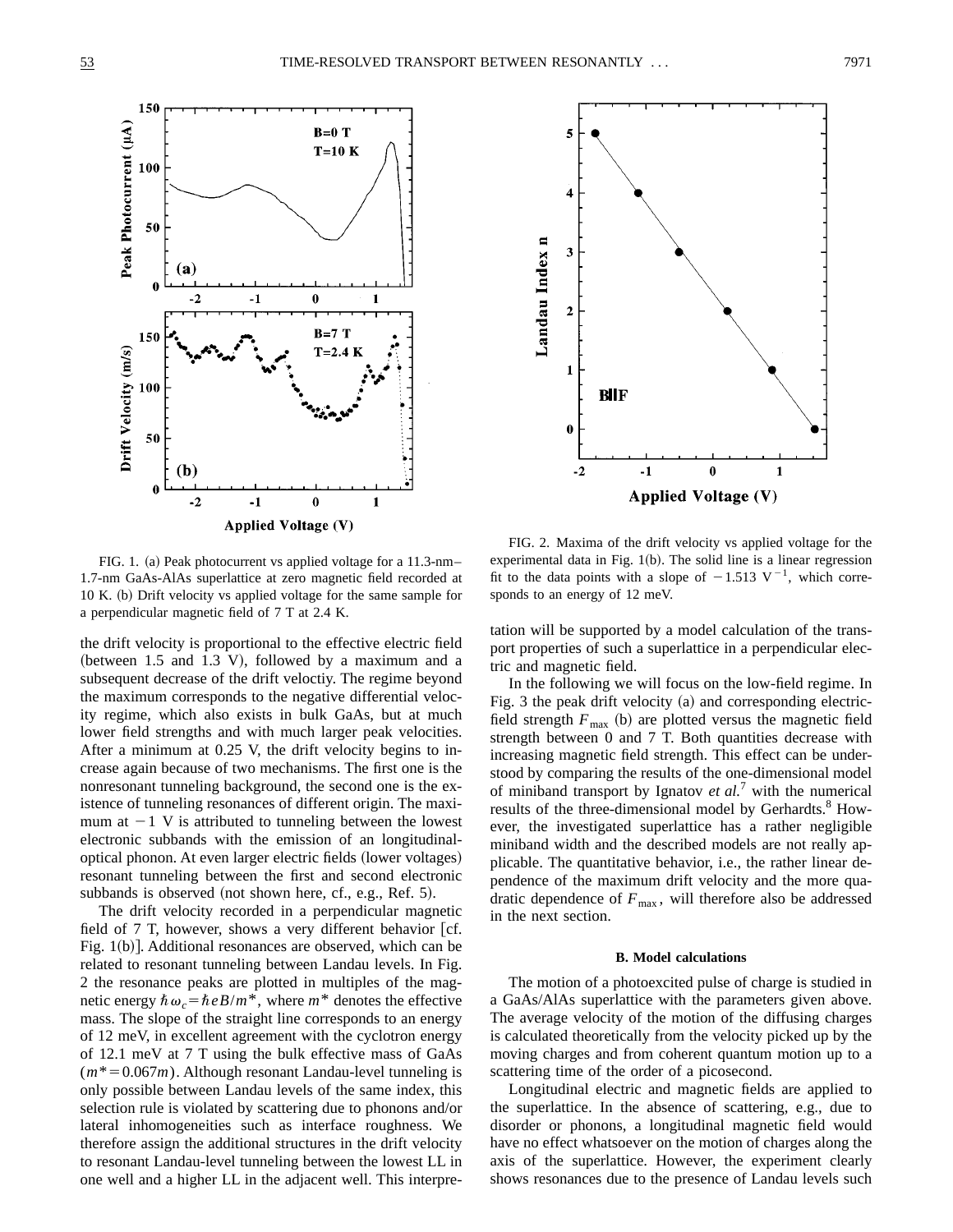

FIG. 3. Peak drift velocity (a) and corresponding electric-field strength  $F_{\text{max}}$  (b) vs magnetic field in the 11.3-nm–1.7-nm GaAs-AlAs superlattice at 2.4 K. The dots refer to the experimental results, the crosses to the calculated results.

that the separation of the Stark levels, or some simple fraction thereof, is equal to the separation  $\hbar \omega_c$  of the Landau levels. Such resonances are only expected if the levels exhibit a finite width.

The velocity of the pulse, which is of order 150 ms<sup> $-1$ </sup>, indicates a traversal of the superlattice within a few nanoseconds, while the expected scattering time  $\tau$  for the carriers is of the order of a picosecond. Undoubtedly one must assume a diffusive process for the charge motion, but up to the scattering time the motion may be assumed to be determined by quantum coherence. The width of the levels  $\Gamma$  is related to the scattering time through  $\Gamma = \hbar/\tau$ . Thus, if  $\Gamma = 1$  meV, then  $\tau=0.66$  ps.

The experimental data show first a region of rising velocity with increasing electric field (Ohmic region), followed by a maximum and subsequent decrease due to Wannier-Stark localization. It is expected that the decrease will not begin until the separation of the Wannier-Stark levels is larger than their width. Therefore, the position of the peak should roughly be given by the criterion  $eaF<sub>c</sub>=\Gamma$ , where *a* denotes the superlattice period and  $F_c$  the critical field, which leads to a localization of the Wannier-Stark states. This criterion has also been given by Plessen *et. al.*<sup>9</sup>

The time evolution equations valid up to approximately the scattering time are

$$
i\hbar \frac{dc_{n,p}}{dt} = E_{n,p}c_{n,p} - \sum_{m,q} \lambda_{n,m} \frac{\Gamma^2}{\Gamma^2 + (E_{n,p} - E_{m,q})^2} c_{m,q},
$$
\n(2)

with

$$
E_{n,p} = peFa + (n + \frac{1}{2})\hbar\,\omega_c\,. \tag{3}
$$

Here *n* denotes the Landau-level index,  $p$  is the SL site,  $F$  is the electric field, and the set  $c_{n,p}$  are the expansion coefficients of the wave function in terms of isolated well eigenstates. This set of equations is appropriate for a single miniband with hopping in one dimension only (tight-binding model). The sum over the index  $q$  on the right-hand side of Eq.  $(2)$  is over nearest neighbors, while the sum over *m* is over an unrestricted number of Landau levels. For the hopping coefficient  $\lambda_{n,m}$  we take the form

$$
\lambda_{n,m} = \lambda_F \delta_{n,m} + \lambda_B (1 - \delta_{n,m}), \qquad (4)
$$

where  $\lambda_F$  measures the hopping amplitude between levels with the same Landau index, while  $\lambda_B$  is the amplitude for hopping, when the conservation of Landau index is violated.

Given an initial distribution  $c_{n,p}(0)$  the solutions of Eq.  $(2)$  characterize the time evolution of the pulse as it propagates through the sample. Its average position at time *t* is

$$
\langle z \rangle = \sum_{n,p} p c_{n,p}^* c_{n,p} a. \tag{5}
$$

Differentiating this quantity with respect to time and using Eq. (2) and the symmetry property  $\lambda_{n,m} = \lambda_{m,n}$ , we get for the velocity of propagation in a large sample the expression

$$
v = -\frac{2a}{\hbar} \sum_{m,n} \tilde{\lambda}_{m,n} \text{Im} \bigg( \sum_{p} c_{m,p}^{*} c_{n,p-1} \bigg), \tag{6}
$$

where

$$
\tilde{\lambda}_{m,n} = \lambda_{m,n} \frac{\Gamma^2}{\Gamma^2 + \left[eFa + (m-n)\hbar \omega_c\right]^2}.
$$
 (7)

Analytical solutions are easy to obtain for the case when there is only a longitudinal electric field, e.g., when  $B=0$ . The first sum in Eq.  $(6)$  has then a single term and the velocity and its time derivative become

$$
v = -\frac{2\lambda(F)a}{\hbar} \text{Im}\left(\sum_{p} c_p^* c_{p-1}\right) \tag{8}
$$

$$
\frac{dv}{dt} = \frac{2\lambda(F)e^{2}F}{\hbar^2}Re\bigg(\sum_{p} c_p^* c_{p-1}\bigg),\tag{9}
$$

where

$$
\lambda(F) = \lambda_F \frac{\Gamma^2}{\Gamma^2 + (eFa)^2}.
$$
 (10)

Here we have suppressed the magnetic index. Both equations involve the quantity

$$
A(t) = \sum_{p} c_p^* c_{p-1}, \qquad (11)
$$

which, as follows from Eq.  $(2)$ , obeys the equation of motion,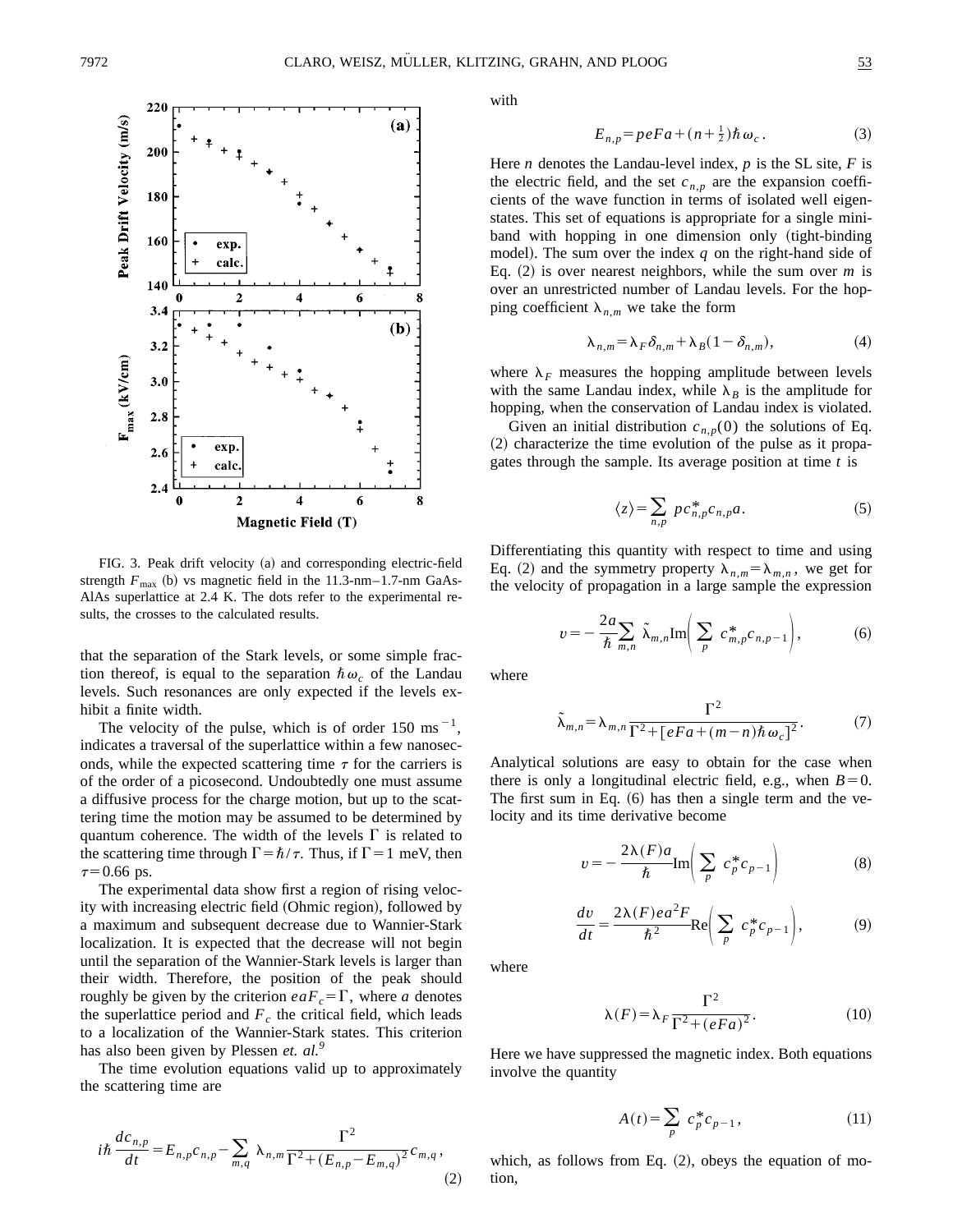$$
i\hbar \frac{dA}{dt} = -eFaA,\tag{12}
$$

This is a first-order differential equation with the solution

$$
A(t) = A(0) \exp\left(\frac{i e F a t}{\hbar}\right),\tag{13}
$$

where  $A(0)$  is the value at  $t=0$ . Using this solution in Eqs.  $(8)$  and  $(9)$ , the dynamics is that of a harmonic oscillator of period  $\hbar/eFa$ , the well-known Bloch period. Combining Eqs.  $(8)$  and  $(13)$  we get

$$
v = \frac{2\lambda(F)aA(0)}{\hbar} \sin\left(\frac{eFat}{\hbar}\right). \tag{14}
$$

If we start with a nonzero amplitude at a single site only, then  $A(0)=0$  and  $v=0$  at all times. This result was obtained earlier in a many-band treatment by Bouchard and Luban.<sup>10</sup> The pulse will then spread with time, but not move at all in position. The same is true if the initial state is an eigenstate of the Hamiltonian. The eigenfunctions of Eq.  $(2)$  of Wannier-Stark energy *qeFa* are the Bessel functions  $c_p = J_{p-q}$ { $[2\lambda(F)/eFa]$ }.<sup>11</sup> Using these solutions and the summation properties of Bessel functions in Eq. (11) yields  $A(0)=0$ , and once again the velocity is zero at all times. To obtain an effective motion of the carriers one must place finite values of the amplitudes initially on at least two consecutive sites.

In order to compare the results of this theory with experiment, we consider the average velocity  $\bar{v} = [x(t) - x(0)]/t$ rather than the instantaneous velocity given by Eq.  $(14)$ . Integrating the latter,

$$
\bar{v} = \frac{4A(0)}{e\tau} \frac{\lambda(F)}{F} \sin^2 \left( \frac{eFa\tau}{2\hbar} \right),\tag{15}
$$

where the time  $t$  has been replaced by the collision time  $\tau$ . For values of  $\tau$  small compared to the period of Bloch oscillations one obtains

$$
\bar{v} = \frac{2A(0)a^2e\tau}{\hbar^2}\lambda(F)F.
$$
 (16)

Thus, from Eq.  $(10)$  we see that for small fields the velocity grows linearly with the electric field, while at large fields it decreases as  $1/F$ . In between, a maximum  $\overline{v_m}$  $=a\tau A(0)\Gamma\lambda_F/\hbar^2$  is reached.

The above analytic results hold when no magnetic field is present. We have obtained results for the case with magnetic field by numerical integration of Eq.  $(2)$ . In Fig. 3 the results for the maximum field and peak drift velocity using this approach are included as crosses. The agreement between the calculated and the experimental values is quite good. The data were fitted using the parameter values  $\lambda_F=0.2$  meV and  $\Gamma$ =6.0 meV at *B*=0 T. At finite magnetic fields we varied  $\Gamma$  linearly down to the value  $\Gamma$  = 3.9 meV at *B* = 7 T. While  $\lambda_F$  was kept fixed,  $\lambda_B$  was raised linearly from a value of 0 at zero magnetic field to  $\lambda_B=0.08$  meV at *B*=7 T. Up to  $n=8$  Landau levels were included. Increasing this number did not lead to any significant changes in the results. As a time step we used  $\delta t = 0.00125\tau$  and iterated Eq. (2) up to a total time of  $0.4\tau$ . Initially we set all amplitudes to zero



FIG. 4. Drift velocity vs electric field (or applied voltage) in the absence of a perpendicular magnetic field for the 11.3-nm–1.7-nm GaAs-AlAs superlattice at 2.4 K. The squares denote the experimental data, the solid line the calculated drift velocity.

except at three consecutive sites, where they were given the values  $\beta, \sqrt{1-2\beta^2}$ , and  $\beta$ . In the results shown we used the value  $\beta$ =0.025, so that the electron is initially well localized around a single site. In practice the displacement of the pulse is small on the time scale of the calculations, so that the boundary conditions at sites 1 and 50 are not a critical factor. One may take these edge amplitudes as zero. All amplitudes were normalized over the whole superlattice so that the current entering from the left equals the current flowing to the right.

Results as a function of applied bias are shown as solid lines in Figs. 4 and 5 for  $B=0$  T and 7 T, respectively. The squares denote the experimental data. In Fig. 4 the parameters  $\lambda_F$ =0.25 meV and  $\Gamma$ =5.5 meV were used, while for Fig. 5 we used  $\lambda_F = 0.22$  meV,  $\Gamma = 4.0$  meV, and  $\lambda_B = 0.12$ meV. These parameter values, slightly different from those given above, were chosen to stabilize the numerical procedure over the entire range of applied biases. The zero field curve has been added in Fig. 5 for the sake of comparison (dashed line). The agreement with the experimental results is quite good. However, there is an extra conduction channel operative for *eaF* values of 7 meV or more, which breaks the shape of the curve. One possible candidate for this chan-



FIG. 5. Drift velocity vs electric field (or applied voltage) for the 11.3-nm–1.7-nm GaAs-AlAs superlattice at 2.4 K. The squares denote the experimental data, the solid line (dashed line) the calculated drift velocity at  $B=7$  T ( $B=0$  T).